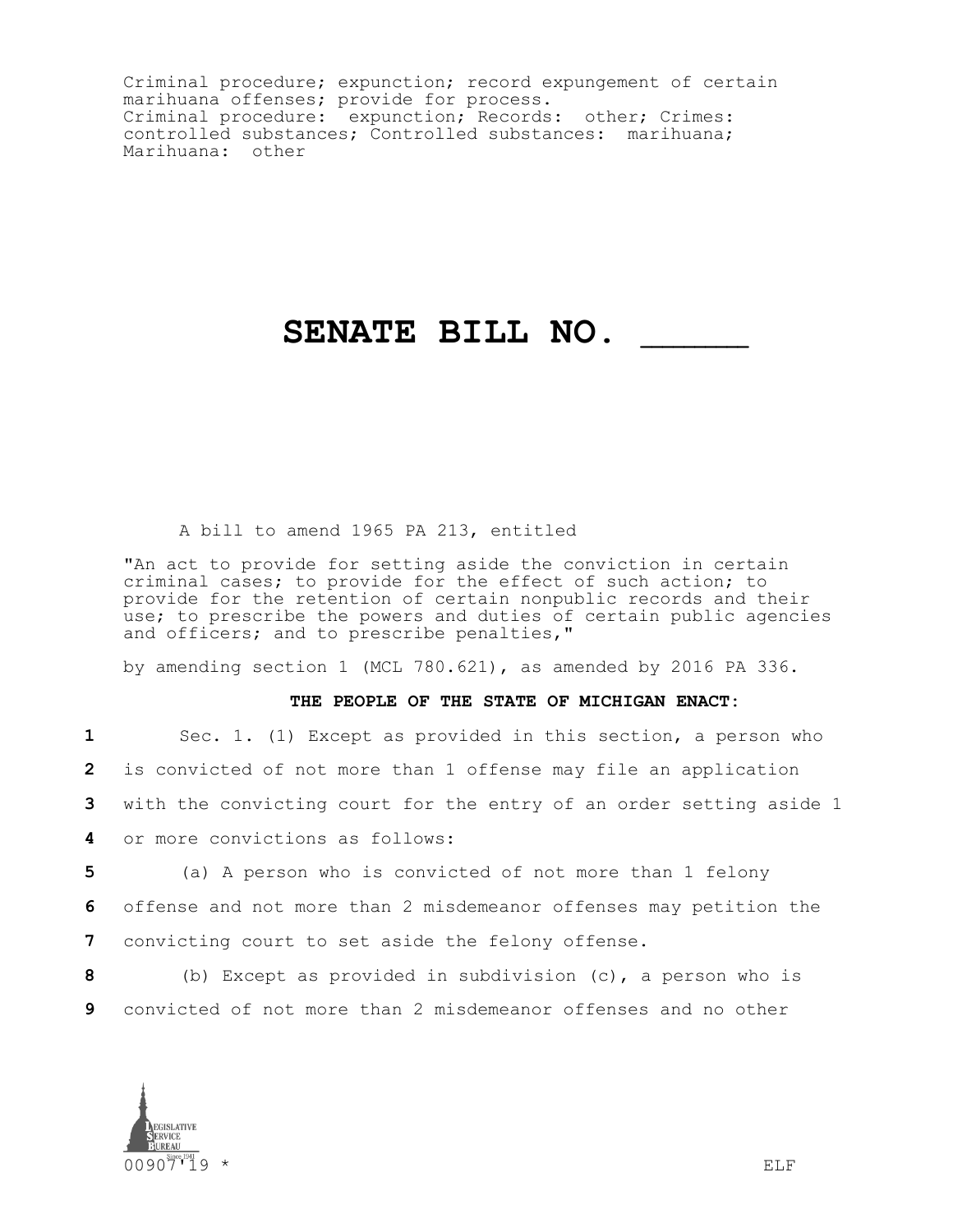felony or misdemeanor offenses may petition the convicting court or the convicting courts to set aside 1 or both of the misdemeanor convictions.

 (c) A person who is convicted of a violation or an attempted violation of section 520e of the Michigan penal code, 1931 PA 328, MCL 750.520e, before January 12, 2015 may petition the convicting court to set aside the conviction if the individual has not been convicted of another offense other than not more than 2 minor offenses. As used in this subdivision, "minor offense" means a misdemeanor or ordinance violation to which all of the following apply:

 (*i*) The maximum permissible term of imprisonment does not exceed 90 days.

 (*ii*) The maximum permissible fine is not more than \$1,000.00. (*iii*) The person who committed the offense is not more than 21 years old.

 (2) A conviction that was deferred and dismissed under any of the following, whether a misdemeanor or a felony, shall **MUST** be considered a misdemeanor conviction under subsection (1) for purposes of determining whether a person is eligible to have any conviction set aside under this act:

 (a) Section 703 of the Michigan liquor control code of 1998, 1998 PA 58, MCL 436.1703.

 (b) Section 1070(1)(b)(*i*) or 1209 of the revised judicature act of 1961, 1961 PA 236, MCL 600.1070 and 600.1209.

 (c) Section 13 of chapter II or section 4a of chapter IX of the code of criminal procedure, 1927 PA 175, MCL 762.13 and 769.4a.

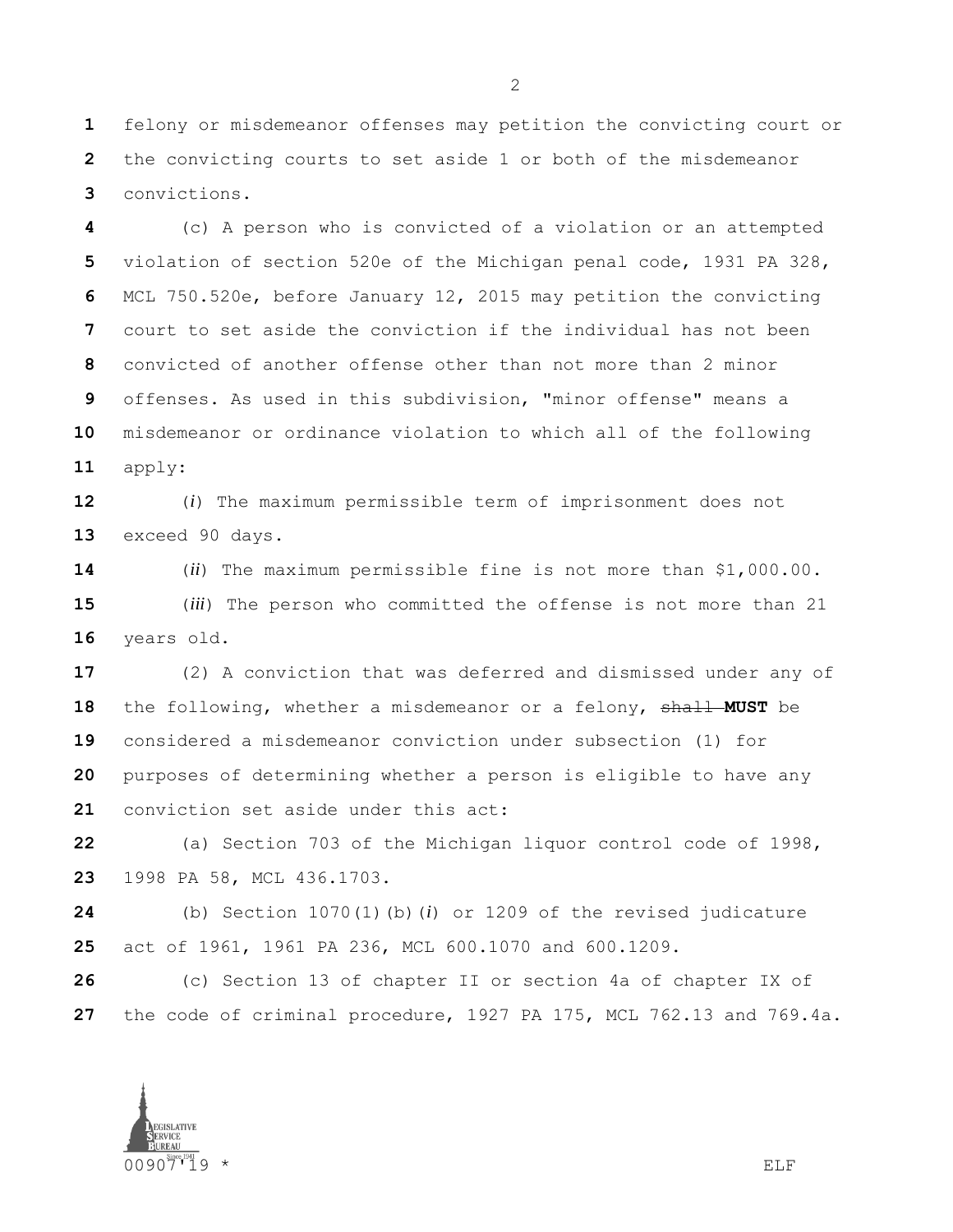(d) Section 7411 of the public health code, 1978 PA 368, MCL 333.7411.

 (e) Section 350a or 430 of the Michigan penal code, 1931 PA 328, MCL 750.350a and 750.430.

 (f) Any other law or laws of this state or of a political subdivision of this state similar in nature and applicability to those listed in this subsection that provide for the deferral and dismissal of a felony or misdemeanor charge.

 (3) A person shall not apply to have set aside, and a judge shall not set aside, a conviction for any of the following:

 (a) A felony for which the maximum punishment is life imprisonment or an attempt to commit a felony for which the maximum punishment is life imprisonment.

 (b) A violation or attempted violation of section 136b(3), 136d(1)(b) or (c), 145c, 145d, 520c, 520d, or 520g of the Michigan penal code, 1931 PA 328, MCL 750.136b, 750.136d, 750.145c, 750.145d, 750.520c, 750.520d, and 750.520g.

 (c) A violation or attempted violation of section 520e of the Michigan penal code, 1931 PA 328, MCL 750.520e, if the conviction occurred on or after January 12, 2015.

 (d) A traffic offense, including, but not limited to, a conviction for operating while intoxicated.

 (e) A felony conviction for domestic violence, if the person has a previous misdemeanor conviction for domestic violence.

 (f) A violation of former section 462i or 462j or chapter LXVIIA or chapter LXXXIII-A of the Michigan penal code, 1938 PA 321, **1931 PA 328,** MCL 750.462a to 750.462h and 750.543a to

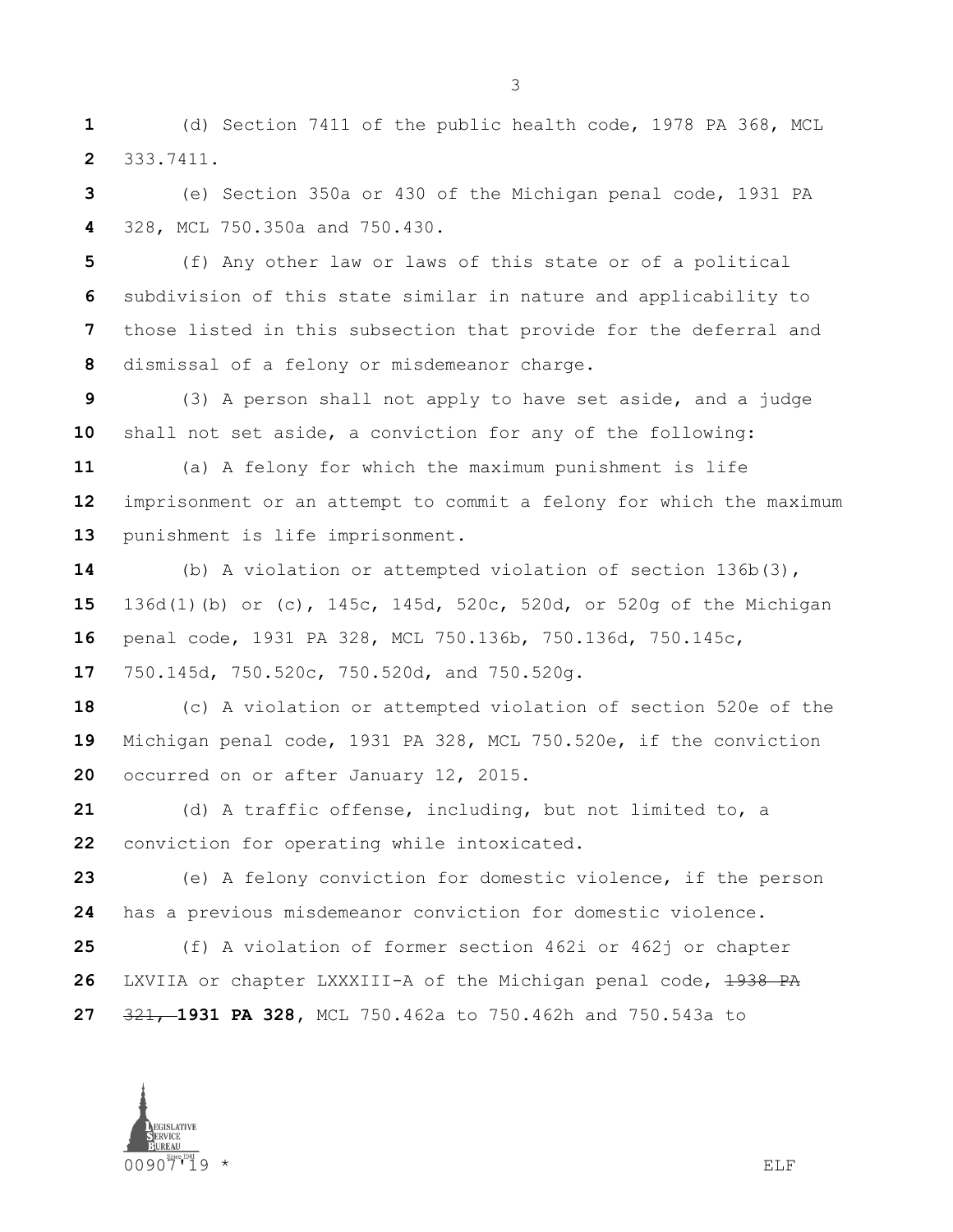750.543z.

 (4) A person who is convicted of a violation of section 448, 449, or 450 of the Michigan penal code, 1931 PA 328, MCL 750.448, 750.449, and 750.450, or a local ordinance substantially corresponding to section 448, 449, or 450 of the Michigan penal code, 1931 PA 328, MCL 750.448, 750.449, and 750.450, may apply to have that conviction set aside if he or she committed the offense as a direct result of his or her being a victim of a human trafficking violation.

 (5) An application under subsection (1) shall **MUST** only be filed 5 or more years after whichever of the following events occurs last:

 (a) Imposition of the sentence for the conviction that the applicant seeks to set aside.

 (b) Completion of probation imposed for the conviction that 16 the applicant seeks to set aside.

 (c) Discharge from parole imposed for the conviction that the applicant seeks to set aside.

 (d) Completion of any term of imprisonment imposed for the conviction that the applicant seeks to set aside.

 (6) If a petition under this act is denied by the convicting court, a person shall not file another petition concerning the same conviction or convictions with the convicting court until 3 years after the date the convicting court denies the previous petition, unless the court specifies an earlier date for filing another petition in the order denying the petition.

(7) An application under subsection (4) may be filed at any

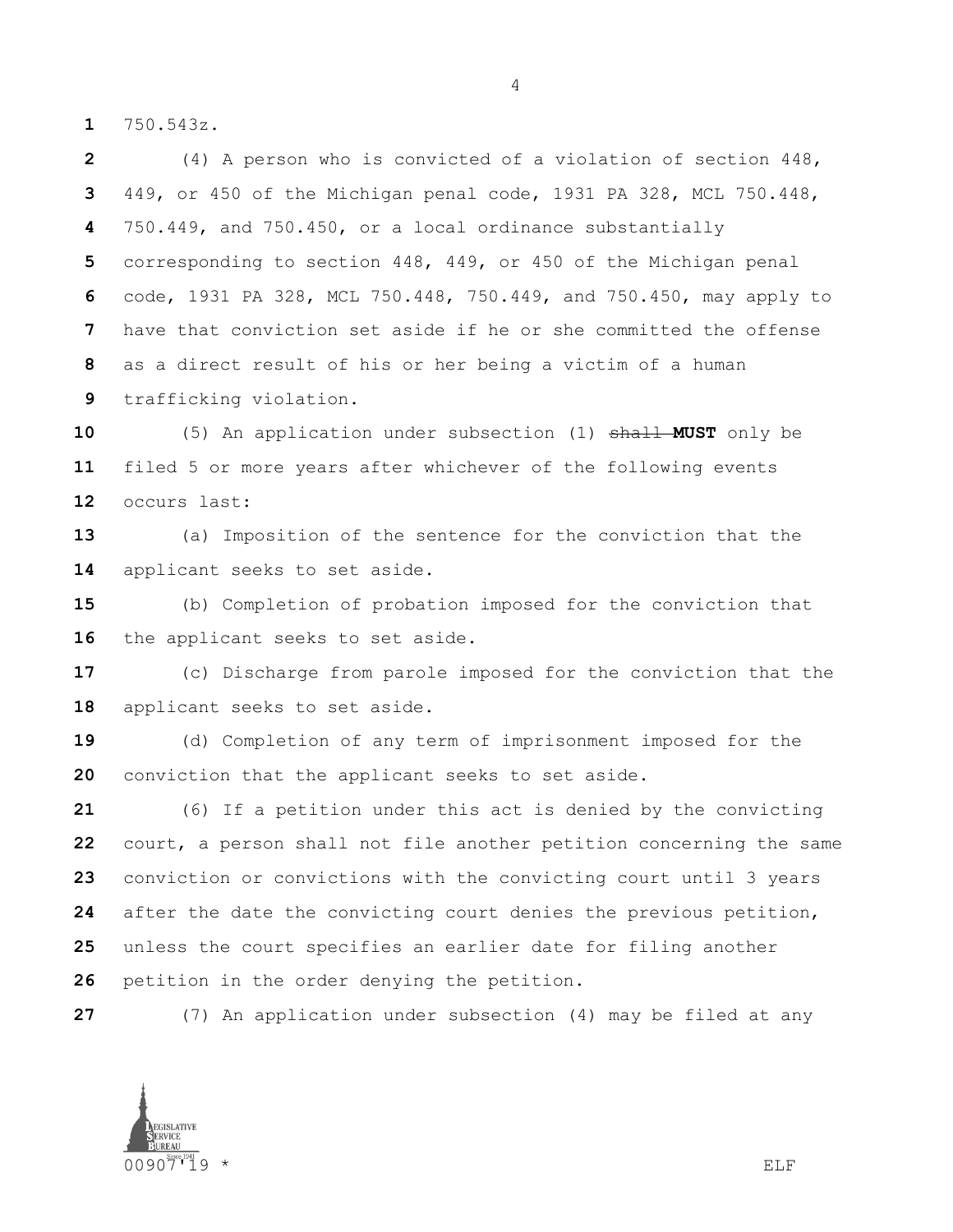time following the date of the conviction to be set aside. A person may apply to have more than 1 conviction set aside under subsection (4).

 (8) An application under this section is invalid unless it contains the following information and is signed under oath by the person whose conviction is or convictions are to be set aside:

(a) The full name and current address of the applicant.

 (b) A certified record of each conviction that is to be set aside.

 (c) For an application under subsection (1), a statement that the applicant has not been convicted of an offense other than the conviction or convictions sought to be set aside as a result of this application and any nondisqualifying misdemeanor convictions 14 described in subsection (1)(a).

 (d) A statement listing all actions enumerated in subsection (2) that were initiated against the applicant and have been dismissed.

 (e) A statement as to whether the applicant has previously filed an application to set aside this or other conviction and, if so, the disposition of the application.

 (f) A statement as to whether the applicant has any other criminal charge pending against him or her in any court in the United States or in any other country.

 (g) If the person is seeking to have 1 or more convictions set aside under subsection (4), a statement that he or she meets the criteria set forth in subsection (4), together with a statement of the facts supporting his or her contention that the conviction was

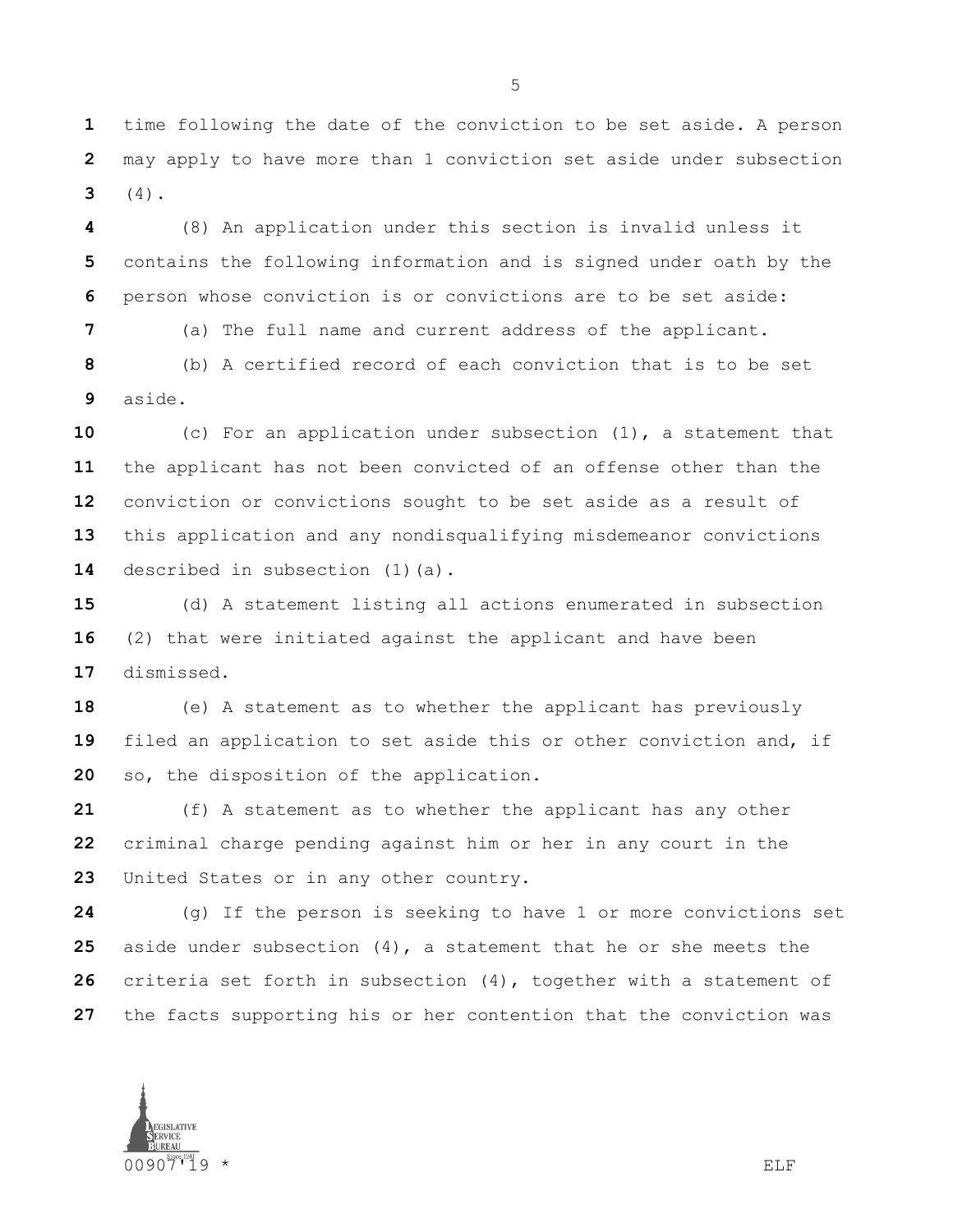a direct result of his or her being a victim of human trafficking.

 (h) A consent to the use of the nonpublic record created under section 3 to the extent authorized by section 3.

 (9) The applicant shall submit a copy of the application and 1 complete set of fingerprints to the department of state police. The department of state police shall compare those fingerprints with the records of the department, including the nonpublic record created under section 3, and shall forward an electronic copy of a complete set of fingerprints to the Federal Bureau of Investigation for a comparison with the records available to that agency. The department of state police shall report to the court in which the application is filed the information contained in the department's records with respect to any pending charges against the applicant, any record of conviction of the applicant, and the setting aside of any conviction of the applicant and shall report to the court any similar information obtained from the Federal Bureau of Investigation. The court shall not act upon the application until the department of state police reports the information required by this subsection to the court.

 (10) The copy of the application submitted to the department of state police under subsection (9) shall **MUST** be accompanied by a fee of \$50.00 payable to the state of Michigan that shall **MUST** be used by the department of state police to defray the expenses incurred in processing the application.

 (11) A copy of the application shall **MUST** be served upon the attorney general and upon the office of each prosecuting attorney who prosecuted the crime or crimes the applicant seeks to set

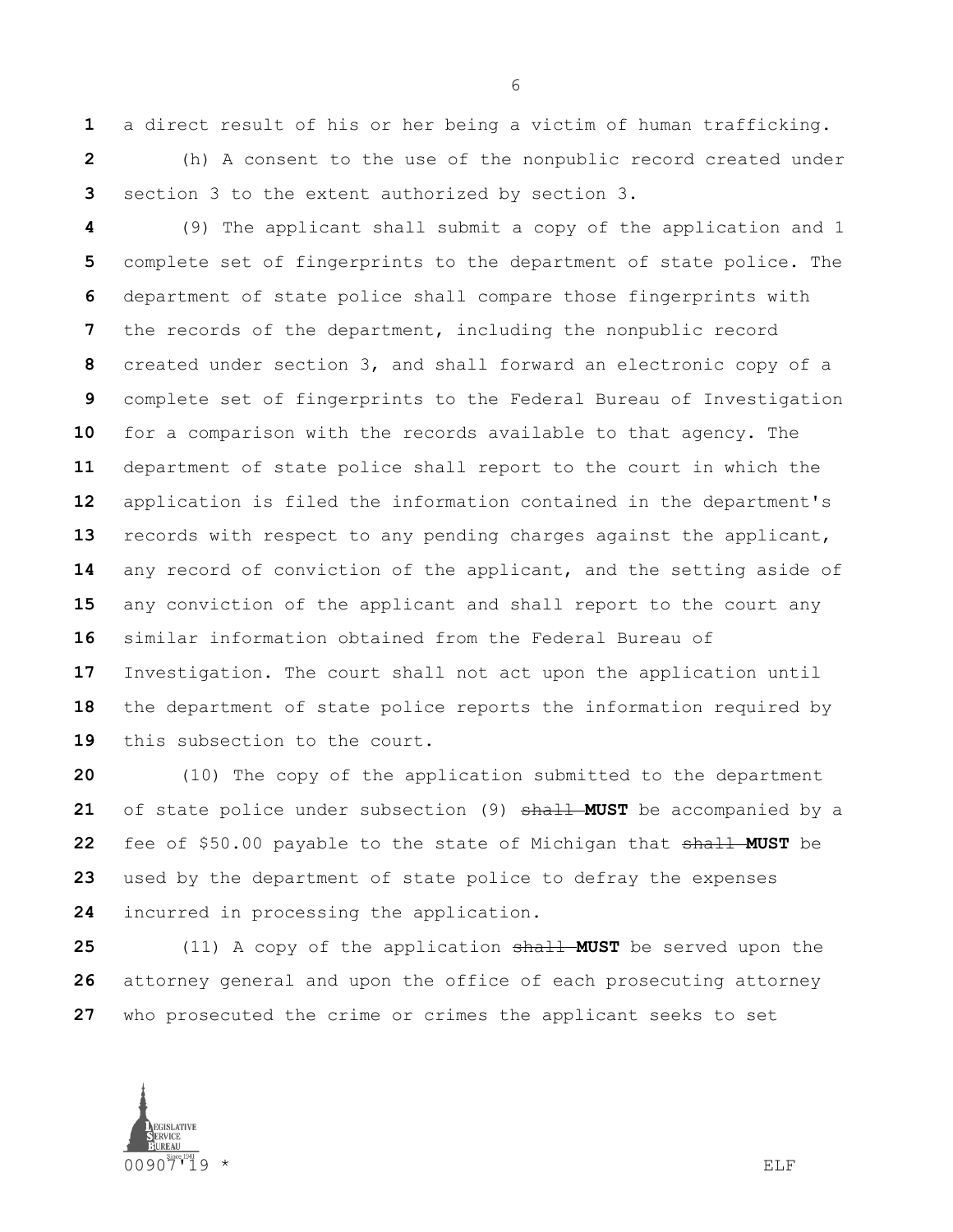aside, and an opportunity shall **MUST** be given to the attorney general and to the prosecuting attorney to contest the application. If a conviction was for an assaultive crime or a serious misdemeanor, the prosecuting attorney shall notify the victim of the assaultive crime or serious misdemeanor of the application under section 22a or 77a of the William Van Regenmorter crime victim's rights act, 1985 PA 87, MCL 780.772a and 780.827a. The 8 notice shall MUST be by first-class mail to the victim's last known address. The victim has the right to appear at any proceeding under this act concerning that conviction and to make a written or oral statement.

 (12) For an application under subsection (1), upon the hearing of the application the court may require the filing of affidavits and the taking of proofs as it considers proper.

 (13) For an application under subsection (4), if the applicant proves to the court by a preponderance of the evidence that the conviction was a direct result of his or her being a victim of human trafficking, the court may, subject to the requirements of subsection (14), enter an order setting aside the conviction.

 (14) If the court determines that the circumstances and behavior of an applicant under subsection (1) or (4), from the date of the applicant's conviction or convictions to the filing of the application warrant setting aside the conviction or convictions, and that setting aside the conviction or convictions is consistent with the public welfare, the court may enter an order setting aside the conviction or convictions.

(15) The setting aside of a conviction or convictions under

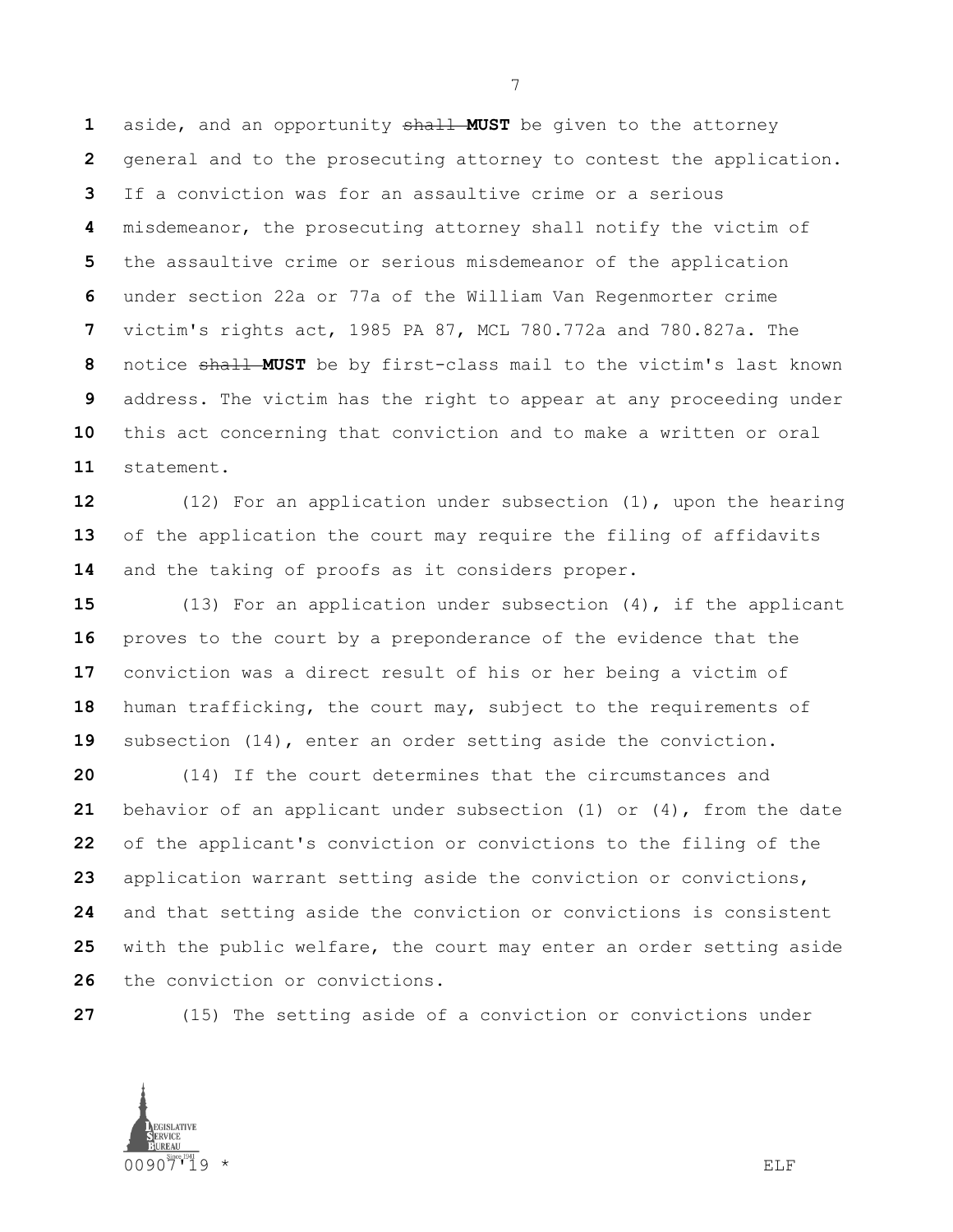this act is a privilege and conditional and is not a right.

 **(16) BEGINNING ON JANUARY 1, 2020, THE CONVICTION OR CONVICTIONS OF A PERSON WHO WAS CONVICTED OF 1 OR MORE OF THE FOLLOWING OFFENSES HAVING TO DO WITH MARIHUANA SHALL HAVE THOSE CONVICTIONS SET ASIDE UNDER THIS SUBSECTION WITHOUT AN APPLICATION UNDER SUBSECTION (1):** 

 **(A) A VIOLATION OF SECTION 7403(2)(D) OF THE PUBLIC HEALTH CODE, 1978 PA 368, MCL 333.7403.**

 **(B) A VIOLATION OF SECTION 7404(2)(D) OF THE PUBLIC HEALTH CODE, 1978 PA 368, MCL 333.7404.**

 **(17) BEGINNING ON JANUARY 1, 2020, A PERSON WHO WAS CONVICTED OF 1 OR MORE OFFENSES IN VIOLATION OF SECTION 7401(2)(D) OF THE PUBLIC HEALTH CODE, 1978 PA 368, MCL 333.7401, HAVING TO DO WITH MARIHUANA, MAY APPLY TO HAVE THOSE CONVICTIONS SET ASIDE. IF THE COURT DETERMINES THAT THE ACTIVITY THAT THE APPLICANT ENGAGED IN RESULTING IN THE CONVICTION WOULD NOT VIOLATE THE MICHIGAN REGULATION AND TAXATION OF MARIHUANA ACT, 2018 IL 1, MCL 333.27951 TO 333.27967, THE COURT SHALL GRANT THE APPLICATION.**

 **(18) BEGINNING ON JANUARY 1, 2020, A PERSON WHO WAS CONVICTED OF 1 OR MORE OFFENSES HAVING TO DO WITH MARIHUANA IN VIOLATION OF ARTICLE 7 OF THE PUBLIC HEALTH CODE, 1978 PA 368, MCL 333.7101 TO 333.7545, NOT DESCRIBED UNDER SUBSECTION (16) OR (17) THAT OCCURRED BECAUSE THE PERSON ATTEMPTED BUT FAILED TO COMPLY WITH THE REQUIREMENTS UNDER THE MICHIGAN MEDICAL MARIHUANA ACT, 2008 IL 1, MCL 333.26421 TO 333.26430, MAY APPLY TO HAVE THOSE CONVICTIONS SET ASIDE.**

**(19) THE COURT SHALL GRANT AN APPLICATION MADE UNDER** 

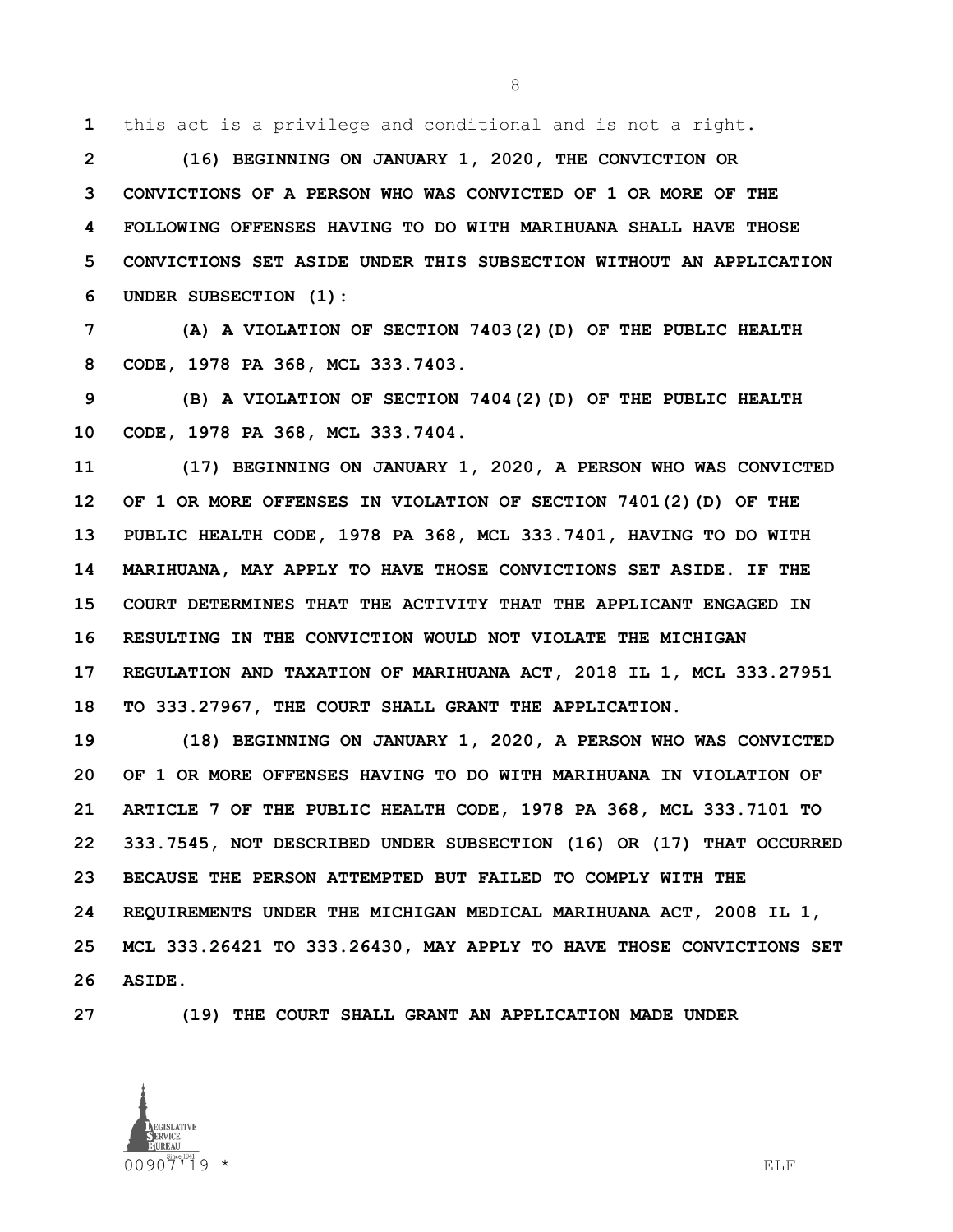**SUBSECTION (18) IF THE COURT DETERMINES BY A PREPONDERANCE OF THE EVIDENCE THAT THE PERSON OBTAINED THE CONVICTIONS DESPITE THE PERSON'S GOOD-FAITH ATTEMPT TO COMPLY WITH THE MICHIGAN MEDICAL MARIHUANA ACT, 2008 IL 1, MCL 333.26421 TO 333.26430. IN MAKING ITS DETERMINATION UNDER THIS SUBSECTION, THE COURT SHALL CONSIDER WHETHER THE APPLICANT SOUGHT LEGAL ADVICE, KEPT RECORDS, COMMUNICATED OPENLY WITH LOCAL GOVERNMENT OFFICIALS, OR TOOK OTHER ACTIONS IN A MANNER THAT INDICATES A GOOD-FAITH ATTEMPT TO COMPLY WITH THE REQUIREMENTS OF THE MICHIGAN MEDICAL MARIHUANA ACT, 2008** 

**IL 1, MCL 333.26421 TO 333.26430.**

 **(20) NOTWITHSTANDING ANY PROVISION OF LAW TO THE CONTRARY, A COURT SHALL NOT CHARGE A FEE OF MORE THAN \$25.00 TO FILE AN APPLICATION UNDER THIS SECTION.**

**14 (21)**  $\frac{16}{16}$  As used in this section:

 (a) "Assaultive crime" means that term as defined in section 9a of chapter X of the code of criminal procedure, 1927 PA 175, MCL 770.9a.

 (b) "Domestic violence" means that term as defined in section 1 of 1978 PA 389, MCL 400.1501.

 (c) "Felony" means either of the following, as applicable: (*i*) For purposes of the offense to be set aside, felony means a violation of a penal law of this state that is punishable by imprisonment for more than 1 year or that is designated by law to be a felony.

 (*ii*) For purposes of identifying a prior offense, felony means a violation of a penal law of this state, of another state, or of the United States that is punishable by imprisonment for more than

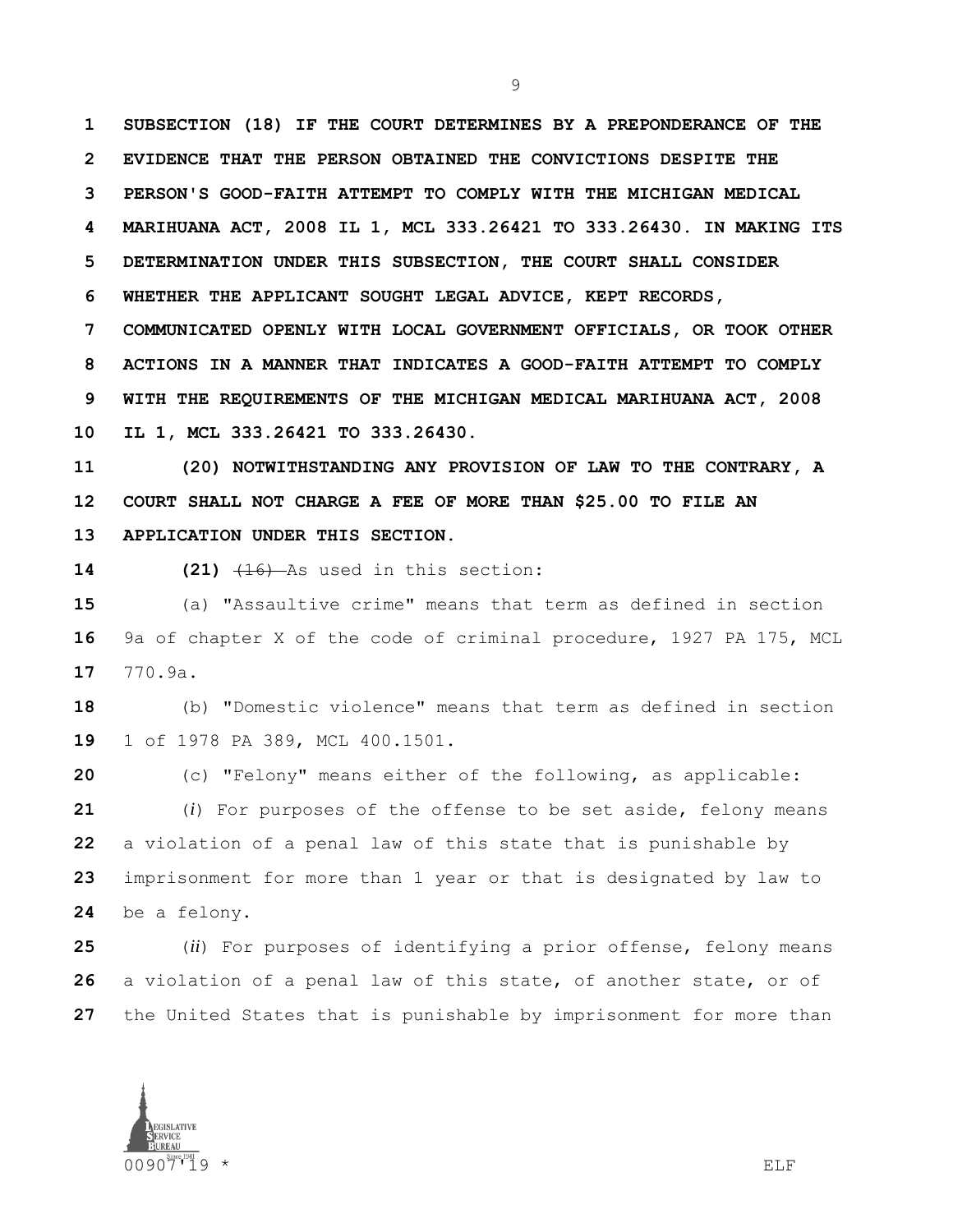1 year or is designated by law to be a felony.

 (d) "Human trafficking violation" means a violation of chapter LXVIIA of the Michigan penal code, 1931 PA 328, MCL 750.462a to

750.462h**, OR FORMER SECTION 462I OR 462J OF THAT ACT**.

 (e) "Indian tribe" means an Indian tribe, Indian band, or Alaskan native village that is recognized by federal law or formally acknowledged by a state.

(f) "Misdemeanor" means a violation of any of the following:

 (*i*) A penal law of this state, another state, an Indian tribe, or the United States that is not a felony.

 (*ii*) An order, rule, or regulation of a state agency that is punishable by imprisonment for not more than 1 year or a fine that is not a civil fine, or both.

 (*iii*) A local ordinance of a political subdivision of this state substantially corresponding to a crime listed in subparagraph (*i*) or (*ii*) that is not a felony.

 (*iv*) A violation of the law of another state or political subdivision of another state substantially corresponding to a crime listed under subparagraph (*i*) or (*ii*) that is not a felony.

 (*v*) A violation of the law of the United States substantially corresponding to a crime listed under subparagraph (*i*) or (*ii*) that is not a felony.

 (g) "Operating while intoxicated" means a violation of any of the following:

 (*i*) Section 625 or 625m of the Michigan vehicle code, 1949 PA 300, MCL 257.625 and 257.625m.

(*ii*) A local ordinance substantially corresponding to a